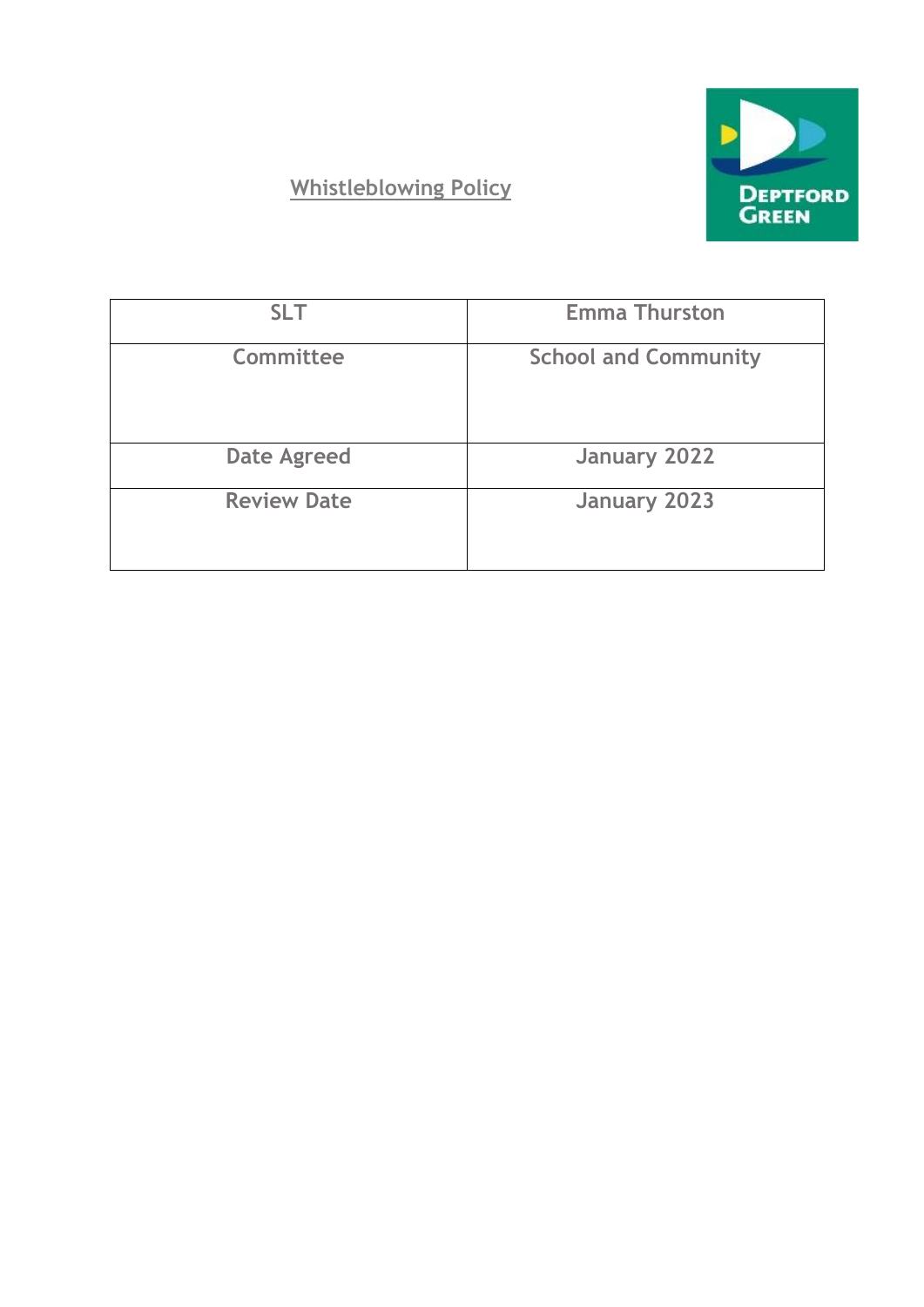# **1 Introduction**

- 1.1 Deptford Green School (the School) and Local Authority (LA) operate within legal requirements and regulations and expect all employees to co-operate in this by adhering to all laws, regulations, policies and procedures. Any employee becoming aware of another employee acting inappropriately is obliged and encouraged to report this activity.
- 1.2 The School and LA are committed to the values of accountability, but the determined perpetrator may find a way round systems and procedures. It is therefore necessary for all managers and staff to be aware of what is required in the event of suspicions. This document sets out the procedure for employees who wish to notify any suspicions and how the School should respond.

# **2 Purpose**

- To encourage employees to feel confident in raising serious concerns, to question and act upon their concerns about practice.
- To provide them with a method of raising concerns and receive feedback on how this is being followed up.
- To ensure employees receive a response to their concerns and they are aware of how to pursue them if they are not satisfied.
- To reassure employees that they will be protected from possible reprisals or victimisation if they have reasonable belief that they have made any disclosure in good faith.

## **3 Definitions**

3.1 Throughout this policy, the term *whistleblower* denotes the person raising the concern or making the complaint. It is not meant in a pejorative sense and is entirely consistent with the terminology used by Lord Nolan as recommended in the Second Report of the Committee on Standards in Public Life: Local Spending Bodies published in May 1996.

## **4 Scope**

- 4.1 This policy applies to all employees and applies equally to those designated as casual, temporary, agency authorised volunteers or work experience, governors and those contractors working for the school on school premises, for example agency staff, builders, drivers.
- 4.2 It also covers suppliers and those providing services under a contract with the School in their own premises.
- 4.3 The Whistle Blowing Policy is intended to cover major concerns that fall outside the scope of other procedures. These include:
	- financial malpractice or fraud
	- inappropriate use of school assets or funds
	- decision-making for personal gain
	- criminal activity
	- disclosures related to miscarriages of justice
	- failure to comply with a legal obligation
	- abuse of position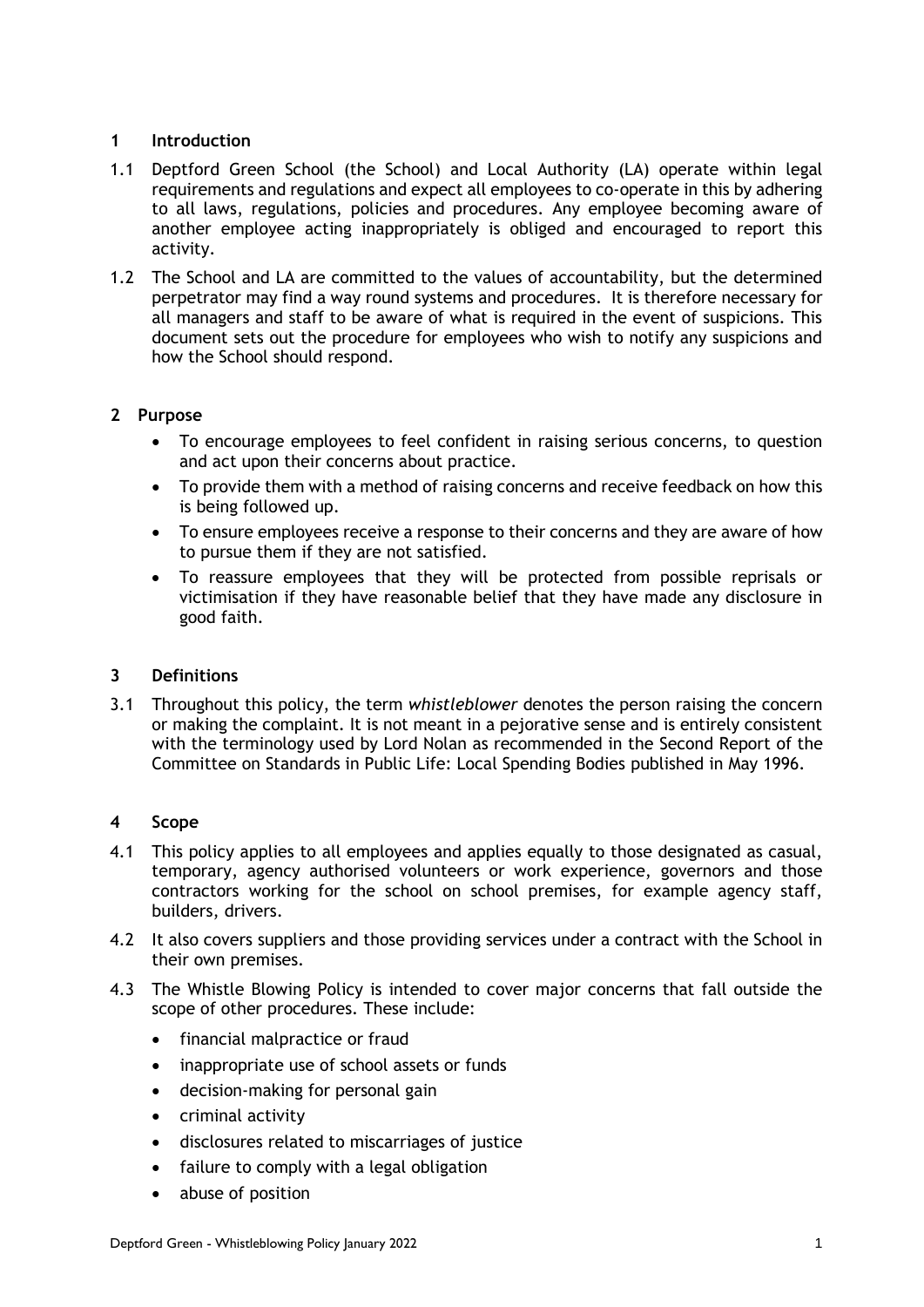- academic malpractice
- improper conduct or unethical behaviour
- dangerous procedures or practice risking Health and Safety, including risks to the public as well as other employees
- serious breaches of school procedures which may advantage a particular party (for example tampering with tender documentation, failure to register a personal interest)
- other unethical conduct
- attempts to conceal any of the above.

# **5 Maintaining good practice**

- 5.1 The School and LA are committed to the highest standards of openness, honesty and accountability. In line with that commitment, we encourage employees, and others that we deal with, who have serious concerns about any aspect of the School's work to come forward and voice those concerns. It is recognised that certain cases will have to proceed on a confidential basis.
- 5.2 Expected standards of conduct and practice derive from a variety of sources including:
	- Job descriptions
	- Policies, Procedures and Guidelines
	- Professional standards
	- Legal requirements and guidelines
	- Inspection standards and reports
	- Codes of Conduct
- 5.3 The above list is not exhaustive, but indicates the framework within which the School operates. Employees should ensure that they are aware of the standards expected of them. If they are in any doubt they should discuss this with the Headteacher.
- 5.4 The system for maintaining good standards is founded on proper induction, supervision and appraisal, line management and briefing sessions, training and development and, where necessary, the positive use of the Capability and Disciplinary Procedures and the school's Code of Conduct.
- 5.5 The School recognises that the decision to report a concern can be a difficult one to make. If what employees are saying is true, they should have nothing to fear because they will be doing their duty to their employer and those who are providing a service.
- 5.6 The School will not tolerate any form of harassment or victimisation and will take appropriate action to protect employees when they raise a concern in good faith.
- 5.7 Any investigation into allegations of potential malpractice will not influence or be influenced by any disciplinary or redundancy procedures that already affect them.

## **6 How to raise a concern**

- 6.1 When an employee considers that they have encountered a possible case of malpractice they will need to identify the issues carefully. An employee must be clear about the standards against which they are judging practice:
	- Is it illegal?
	- Does it contravene professional codes of practice?
	- Is it against government guidelines?
	- Is it against LA guidelines?
	- Is it about one individual's behaviour or is it about general working practices?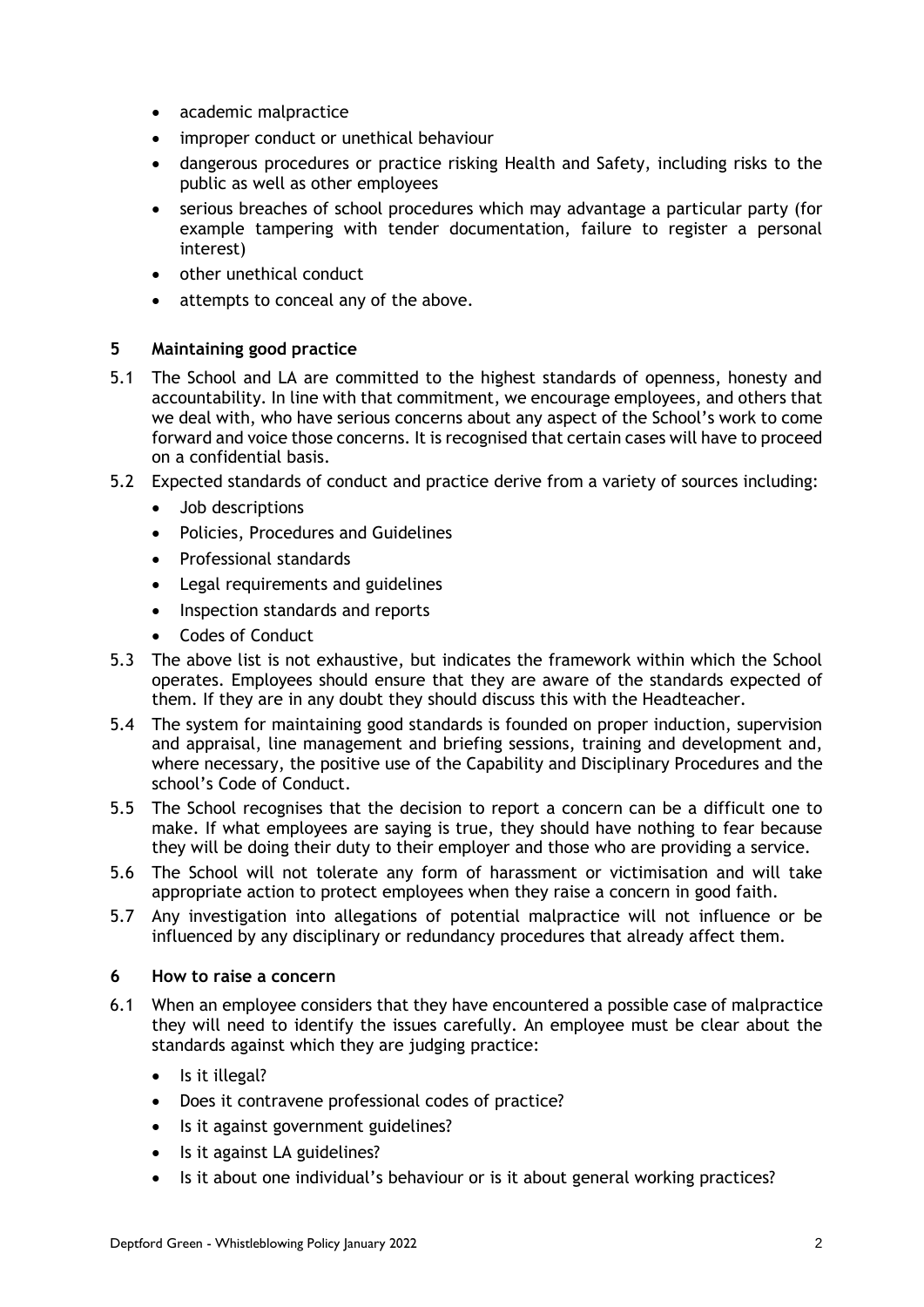- Does it contradict what the employee has been taught?
- Has the employee witnessed the incident?
- Did anyone else witness the incident at the same time?
- 6.2 With whom an employee should raise concerns, depends upon on the seriousness and sensitivity of the issue involved and who is suspected of the malpractice. Once an employee is certain that malpractice exists the following action should be considered:
	- Concerns may be raised verbally or in writing. Employees who wish to make a written report should give the background and history of the concern and the reason why they are particularly concerned about the situation. The earlier concerns are expressed the easier it is to take action
	- If the employee wishes he or she may ask for a private confidential meeting with the person to whom he or she wishes to make the complaint
	- An employee may take another person with them as a witness or for support
	- The employee should take to the meeting if possible dated and signed written supporting statements from anyone who can confirm the allegations.
	- When making the complaint verbally, the employee should write down any relevant information and date it. Keep copies of all correspondence and relevant information.
	- The employee should ask the person to whom he or she is making the complaint what the next steps will be and if anything more is expected of them.
	- Ask to be informed of the outcome of the investigation into the complaint.
- 6.3 Although employees are not expected to prove beyond doubt the truth of an allegation, they will need to demonstrate to the person contacted that there are reasonable grounds for their concern.
- 6.4 An employee may wish to consider discussing their concern with a colleague first and they may find it easier to raise the matter if there are two people who have had the same experience or concerns.
- 6.5 Employees may ask their trade union or professional association representative to advise them, or be present during any meetings or interviews in connection with the concerns they have raised.
- 6.6 Employees will not be victimised, disciplined or disadvantaged in any way for raising genuine concerns. All employees have legal protection under the Public Interest Disclosure Act 1998. This Act protects employees from victimisation by their employer as a result of raising genuine concerns both inside and outside their organisation. However, this does not apply where allegations are found to be malicious or deliberately false. Such behaviour will be dealt with under the Disciplinary Procedure.
- 6.7 The School has designated a number of individuals to specifically deal with such matters and the whistleblower is invited to decide which of those individuals would be the most appropriate person to deal with the matter.
- 6.8 Any employee can also contact the NSPCC to raise concerns or allegations regarding the Headteacher or a member of staff.

Phone – 0800 028 0285

Email – [help@nspcc.org](mailto:help@nspcc.org)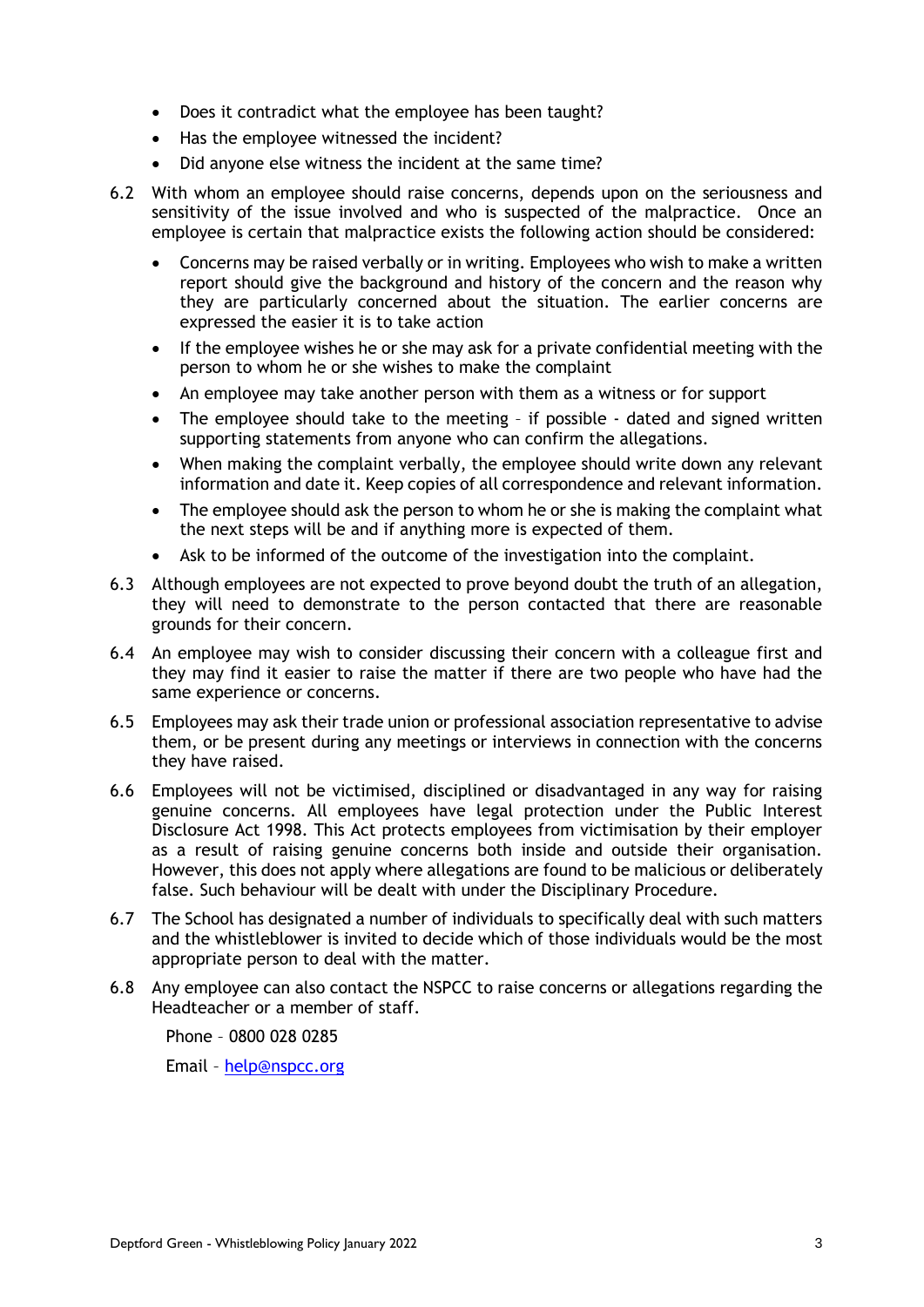| <b>Position</b>                                | <b>Name</b>      | <b>Contact Details</b>                                     |
|------------------------------------------------|------------------|------------------------------------------------------------|
| Headteacher                                    | Ms Emma Thurston | Address all correspondence to the<br>school                |
| Chair of Governors Mr S Hughes                 |                  | Chair of Governors, Deptford Green<br>School. SE14 6AN     |
| Clerk to Governors Ms S Watkin                 |                  | Clerk to Governing Body, Deptford<br>Green School SE14 6AN |
| Head of LA Audit<br>& Risk                     | David Austin     | 020 8314 9114                                              |
|                                                |                  | 5th Floor, Laurence House                                  |
| LA Special<br>Investigations<br><b>Officer</b> | Carol Owen       | 020 8314 7909                                              |
|                                                |                  | 2nd Floor, Town Hall Chambers SE6<br>4RU                   |

- 6.9 The whistleblower may prefer to raise the matter in person, by telephone or in writing marked private and confidential and addressed to one of the above named individuals. All matters will be treated in strict confidence and anonymity will be respected wherever possible. Alternatively if the whistleblower considers the matter too serious or sensitive to raise within the internal environment of the school, the matter should be directed in the first instance to the Local Authority's Head of Audit.
- 6.10 The LA has its own procedures for dealing with such matters and will ensure every effort is made to respect the confidentiality of the whistleblower. The LA will ensure relevant bodies are informed as appropriate.

## **7 Anonymous Allegations**

- 7.1 This policy encourages employees to put their name to any allegation whenever possible.
- 7.2 Concerns expressed anonymously are significantly less powerful but will be considered at the discretion of the School.
- 7.3 In exercising its discretion the factors to be taken into account would include
	- The seriousness of the issues raised
	- The credibility of the concern
	- The likelihood of confirming the allegation from attributable sources.

#### **8 How the School will respond**

- 8.1 Where appropriate, the matters raised may:
	- be investigated by leadership, the school governors, LA internal audit, or through the disciplinary procedure
	- be referred to the police
	- be referred to the external auditor
	- form the subject of an independent inquiry.
- 8.2 Do not forget that testing out your concerns is not the same as either accepting or rejecting them.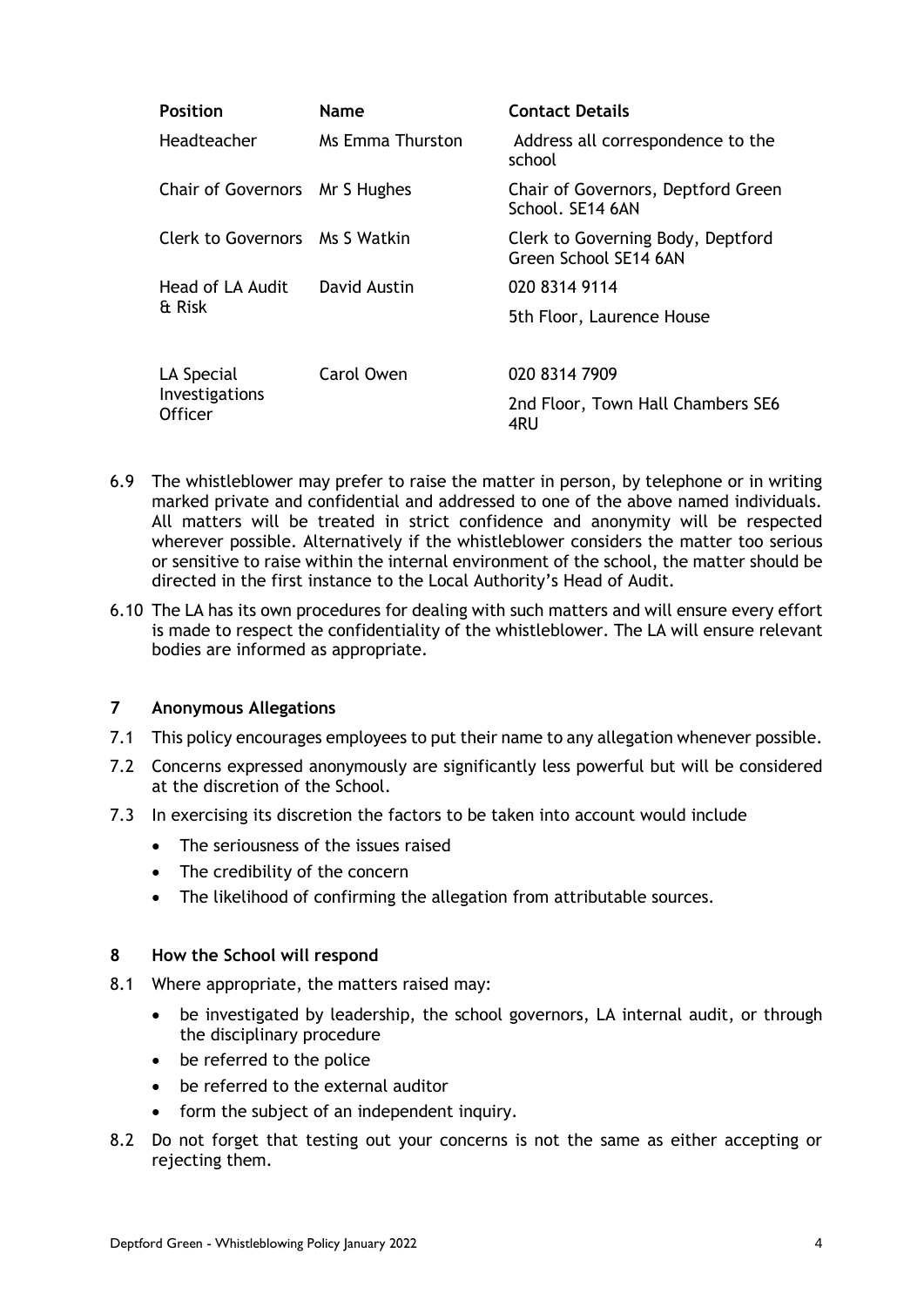- 8.3 In order to protect individuals and those accused of misdeeds or possible malpractice, initial enquiries will be made to decide whether an investigation is appropriate and if so what form it should take. The overriding principle the School will have in mind is the public interest. Concerns or allegations, which fall within the scope of specific procedures (for example, child protection or discrimination issues), will normally be referred for consideration under those procedures.
- 8.4 Some concerns may be resolved by agreed action without the need for investigation. If urgent action is required this will be taken before any investigation is conducted.
- 8.5 Within ten working days of a concern being raised, the person hearing the concern will write to the employee, and:
	- Acknowledge the concern has been received
	- Indicate how the matter will be dealt with and who will be involved
	- Where possible, give an estimate of how long it will take to provide a response
	- Tell the employee whether any initial enquiries have been made
	- Check whether he or she needs any personal support
	- Tell the employee whether further investigations will take place and if not why not.
- 8.6 The amount of contact between the person(s) considering the issues and the employee will depend on the nature of the matters raised, the potential difficulties involved and the clarity of the information provided. If necessary, the School will seek further information from the employee, as part of the investigation process.
- 8.7 The School will take steps to minimise any difficulties which employees may experience as a result of raising any concerns. For instance, if they are required to give evidence in criminal or disciplinary proceedings, the School will arrange for them to receive support.
- 8.8 The School accepts that individuals need to be assured that the matter has been addressed. Thus, subject to legal constraints and the bounds of confidentiality, the school/LA will inform them of the outcome of any investigation, and the action that is to be taken against those whose action caused the concern. Also, if appropriate, what changes are to be made to monitor procedures to ensure that a similar concern is not raised in the future.

## **9 Respecting confidentiality**

9.1 Wherever possible the School seeks to respect the confidentiality and anonymity of the whistleblower and will as far as possible protect him/her from reprisals. The School will not tolerate any attempt to victimise the whistleblower or attempts to prevent concerns being raised and will consider any necessary disciplinary or corrective action appropriate to the circumstances.

## **10 Raising unfounded malicious concerns**

10.1 Individuals are encouraged to come forward in good faith with genuine concerns with the knowledge they will be taken seriously. If individuals raise malicious unfounded concerns or attempt to make mischief, this will also be taken seriously and may constitute a disciplinary offence or require some other form of penalty appropriate to the circumstances.

#### **15 How matters can be taken further**

15.1 If the employee is not satisfied with the outcome, they may take the matter to the Chair of Governors if they have not already been involved. Within ten days the Chair of Governors will write to the employee to acknowledge the concern has been received